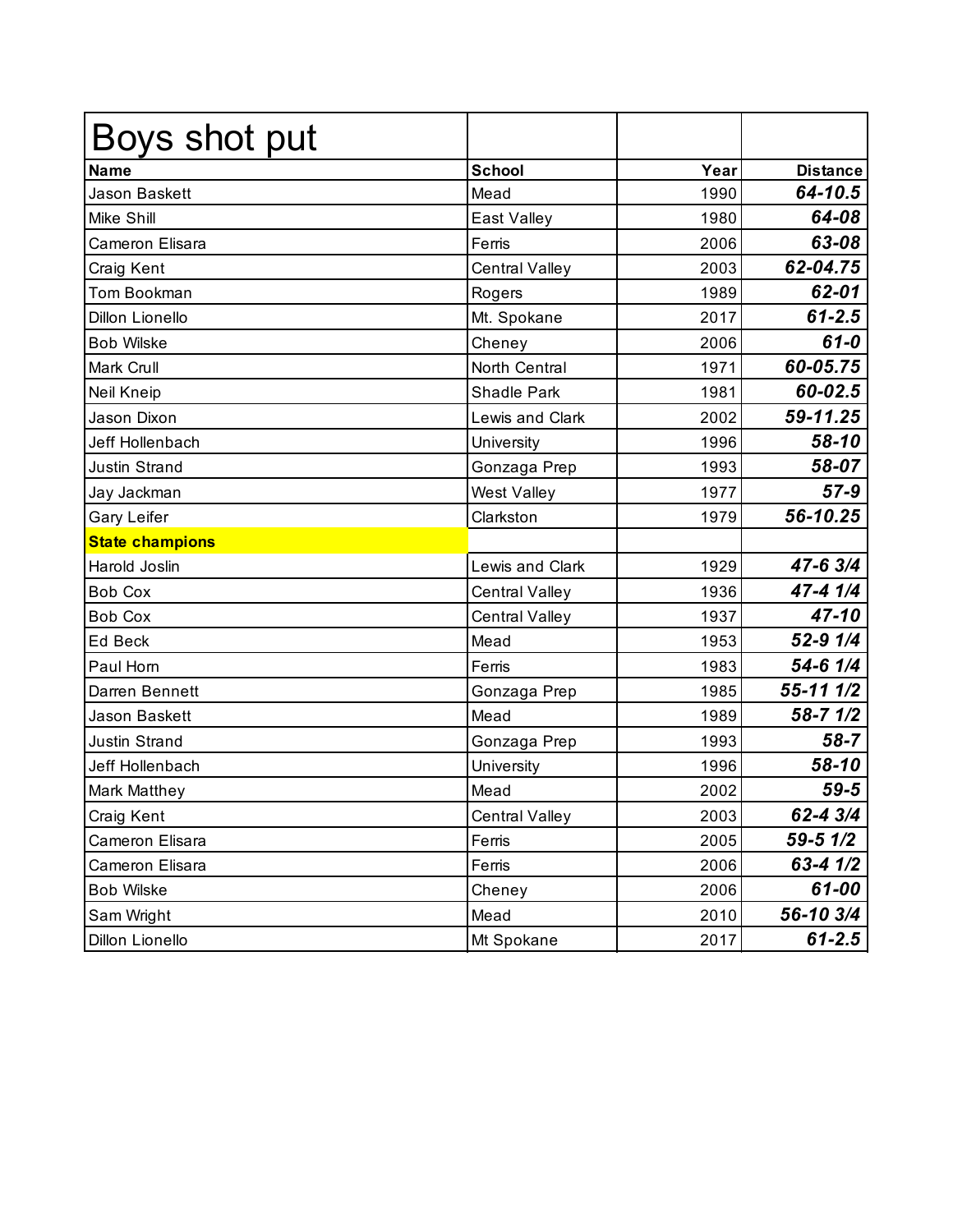| Girls shot put         |                        |      |                      |
|------------------------|------------------------|------|----------------------|
| <b>Name</b>            | <b>School</b>          | Year | <b>Distance</b>      |
| Courtney Hutchinson    | Mead                   | 2013 | $47 - 7$             |
| Dory Reeves            | <b>Lewis and Clark</b> | 1989 | $47 - 5 \frac{1}{2}$ |
| Sabrina Keys           | North Central          | 2014 | $45 - 7$             |
| Dana McClendon         | University             | 2006 | $44 - 6$ $1/2$       |
| Sherryl Dodge          | Central Valley         | 1981 | $44 - 6$             |
| Paul Nickerson         | Rogers                 | 1978 | $44 - 5$             |
| Erica Chaney           | Gonzaga Prep           | 2006 | 42-10 1/2            |
| Tanya Romanchuk        | Ferris                 | 2007 | $42 - 11/2$          |
| Anne Churchwell        | <b>Shadle Park</b>     | 1983 | $42 - 0$             |
| Alicia Johnson         | West Valley            | 1993 | $41 - 7$             |
| $*2A$<br>Darbi Dobson  | East Valley            | 2012 | $41 - 6$             |
| Krissan Hatch          | Cheney                 | 1984 | $41 - 4$             |
| Lisa Merrill           | Clarkston              | 1983 | $41 - 31/2$          |
| Samantha Damiano       | Mt. Spokane            | 2006 | $38 - 7$ $1/2$       |
| <b>State champions</b> |                        |      |                      |
| Dory Reeves            | Lewis and Clark        | 1988 | 46-0 1/2             |
| Dory Reeves            | Lewis and Clark        | 1989 | 46-6 1/4             |
| Jeanna Hall            | Mead                   | 1992 | 40-2 3/4             |
| <b>Tina Mathews</b>    | Cheney                 | 1992 | $39-9$               |
| Corissa Hutchinson     | Mead                   | 2002 | 42-9 3/4             |
| Ashlee Michelson       | North Central          | 2006 | $41 - 31/2$          |
| Ashley Hutchinson      | Mead                   | 2007 | $43 - 8$             |
| Courtney Hutchinson    | Mead                   | 2010 | 42-6 3/4             |
| Courtney Hutchinson    | Mead                   | 2012 | 46-8 1/4             |
| Courtney Hutchinson    | Mead                   | 2013 | 44-8 2/4             |
| Sabrina Keys           | North Central          | 2014 | 42-6.75              |
| Samara Nelson          | Central Valley         | 2018 | 42-11.25             |
| Jordynn Hutchinson     | Mead                   | 2019 | 43-3.25              |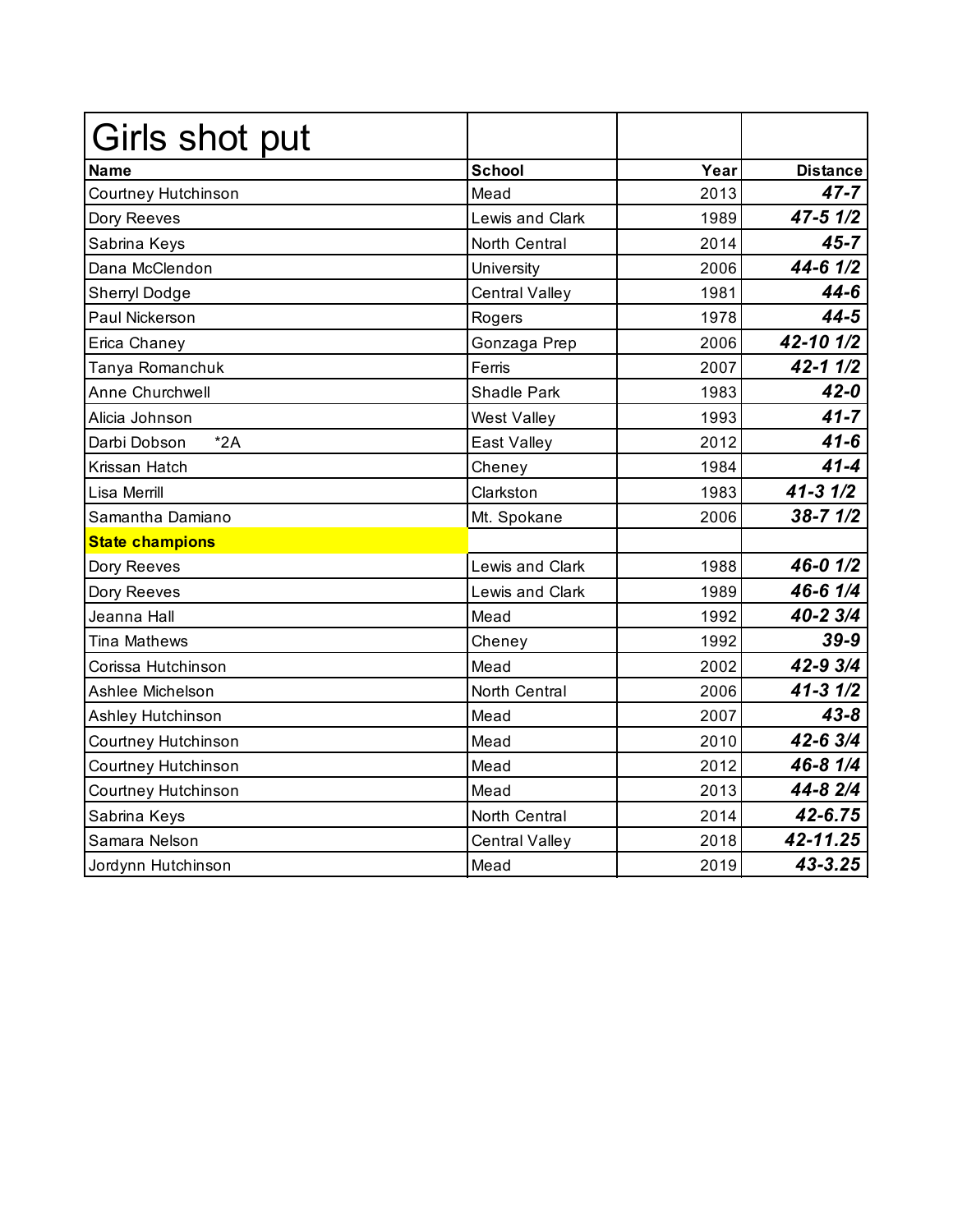| <b>Boys discus</b>     |                       |      |                 |
|------------------------|-----------------------|------|-----------------|
| <b>Name</b>            | School                | Year | <b>Distance</b> |
| <b>Vinnie Pecht</b>    | <b>West Valley</b>    | 1997 | $207 - 2$       |
| <b>Gary Leifler</b>    | Clarkston             | 1979 | $193 - 8$       |
| <b>Jason Baskett</b>   | Mead                  | 1990 | 191-10          |
| <b>Rusty Olson</b>     | Lewis and Clark       | 1977 | 187-5           |
| <b>Matt Shaffer</b>    | North Central         | 1989 | 186-10          |
| Craig Kent             | <b>Central Valley</b> | 2003 | 185-9           |
| <b>Steve Entman</b>    | Cheney                | 1988 | 184-8           |
| <b>Brian Curran</b>    | East Valley           | 1979 | 184-0           |
| <b>Neil Kneip</b>      | Shadle Park           | 1981 | 180-7           |
| David Buchholz         | University            | 1985 | 180-0           |
| <b>Justin Strand</b>   | Gonzaga Prep          | 1993 | $177 - 6$       |
| <b>Dillon Lionello</b> | Mt. Spokane           | 2017 | 176-10          |
| <b>Jeff Wold</b>       | Ferris                | 1974 | 169-0           |
| Joe Casebeer           | Rogers                | 1985 | $164 - 1$       |
| <b>State champions</b> |                       |      |                 |
| <b>Bobby Williams</b>  | <b>West Valley</b>    | 1959 | $161 - 5$       |
| <b>Rusty Olson</b>     | Lewis and Clark       | 1977 | 184-11          |
| Pat Kostecka           | Mead                  | 1982 | $171 - 1$       |
| Chris Glenn            | Cheney                | 1984 | $177 - 6$       |
| <b>Steve Entman</b>    | Cheney                | 1987 | 172-9           |
| <b>Steve Entman</b>    | Cheney                | 1988 | 184-0           |
| <b>Jason Baskett</b>   | Mead                  | 1988 | 178-6           |
| <b>Justin Strand</b>   | Gonzaga Prep          | 1992 | $172 - 4$       |
| <b>Justin Strand</b>   | Gonzaga Prep          | 1993 | 174-6           |
| Craig Kent             | <b>Central Valley</b> | 2003 | 185-9           |
| <b>Griffon Jones</b>   | Cheney                | 2008 | $157 - 4$       |
| <b>Trevor Payne</b>    | Mt Spokane            | 2015 | 167-0           |
| Caleb Johnson          | <b>Shadle Park</b>    | 2018 | 169-4           |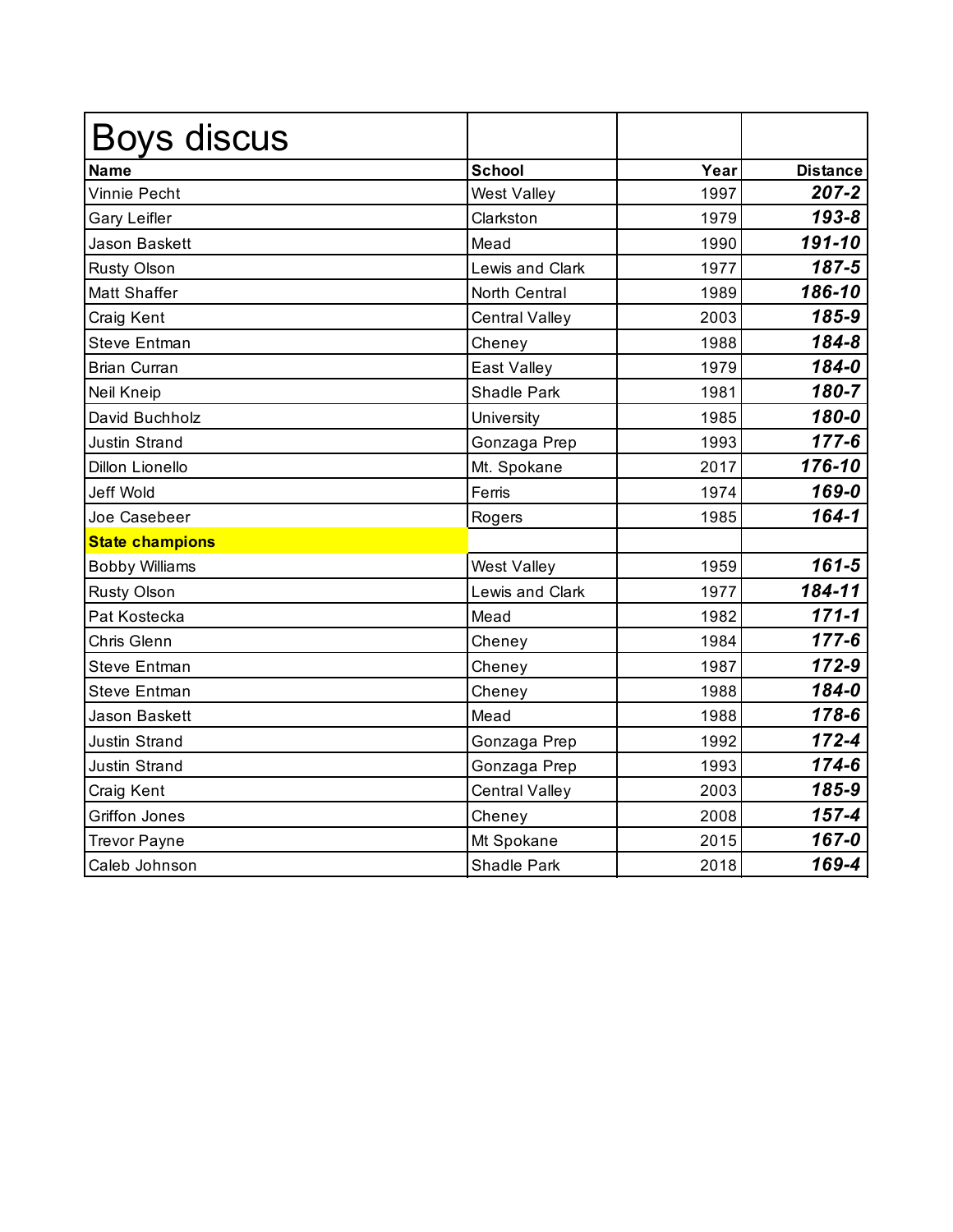| Girls discus                    |                       |      |                 |
|---------------------------------|-----------------------|------|-----------------|
| <b>Name</b>                     | <b>School</b>         | Year | <b>Distance</b> |
| Dory Reeves                     | Lewis and Clark       | 1989 | 166-11          |
| Ashley Kenney                   | <b>West Valley</b>    | 2008 | $152 - 0$       |
| Cora Aguilar                    | East Valley           | 1981 | $149 - 3$       |
| Sandy Whilock                   | Clarkston             | 1998 | $145 - 6$       |
| Corissa Hutchinson              | Mead                  | 2005 | $140 - 7$       |
| Vickie Brandon                  | <b>Central Valley</b> | 1975 | 138-3           |
| Ashley Pardun                   | Cheney                | 2001 | 138-10          |
| Alexa Lindseth                  | Ferris                | 2010 | 137-9           |
| Kelly Hughes                    | Rogers                | 1996 | 137-10          |
| Sabrina Keys                    | North Central         | 2014 | $135 - 7$       |
| Missy Blakesley                 | University            | 1991 | $135 - 2$       |
| Delaney Warren                  | Mt. Spokane           | 2017 | 133-11          |
| Erica Chaney                    | Gonzaga Prep          | 2006 | $133 - 0$       |
| Rainey Culp                     | Shadle Park           | 2005 | 126-09          |
| <b>State champions</b>          |                       |      |                 |
| Dory Reeves                     | Lewis and Clark       | 1988 | 144-11          |
| Dory Reeves                     | Lewis and Clark       | 1989 | 156-4           |
| Niki Stillian                   | Lewis and Clark       | 1993 | 130-11          |
| Corissa Hutchinson              | Mead                  | 2004 | 138-9           |
| Ashlee Michelson                | North Central         | 2006 | 132-10          |
| *2A State meet<br>Elisha Allred | East Valley           | 2014 | 136-11          |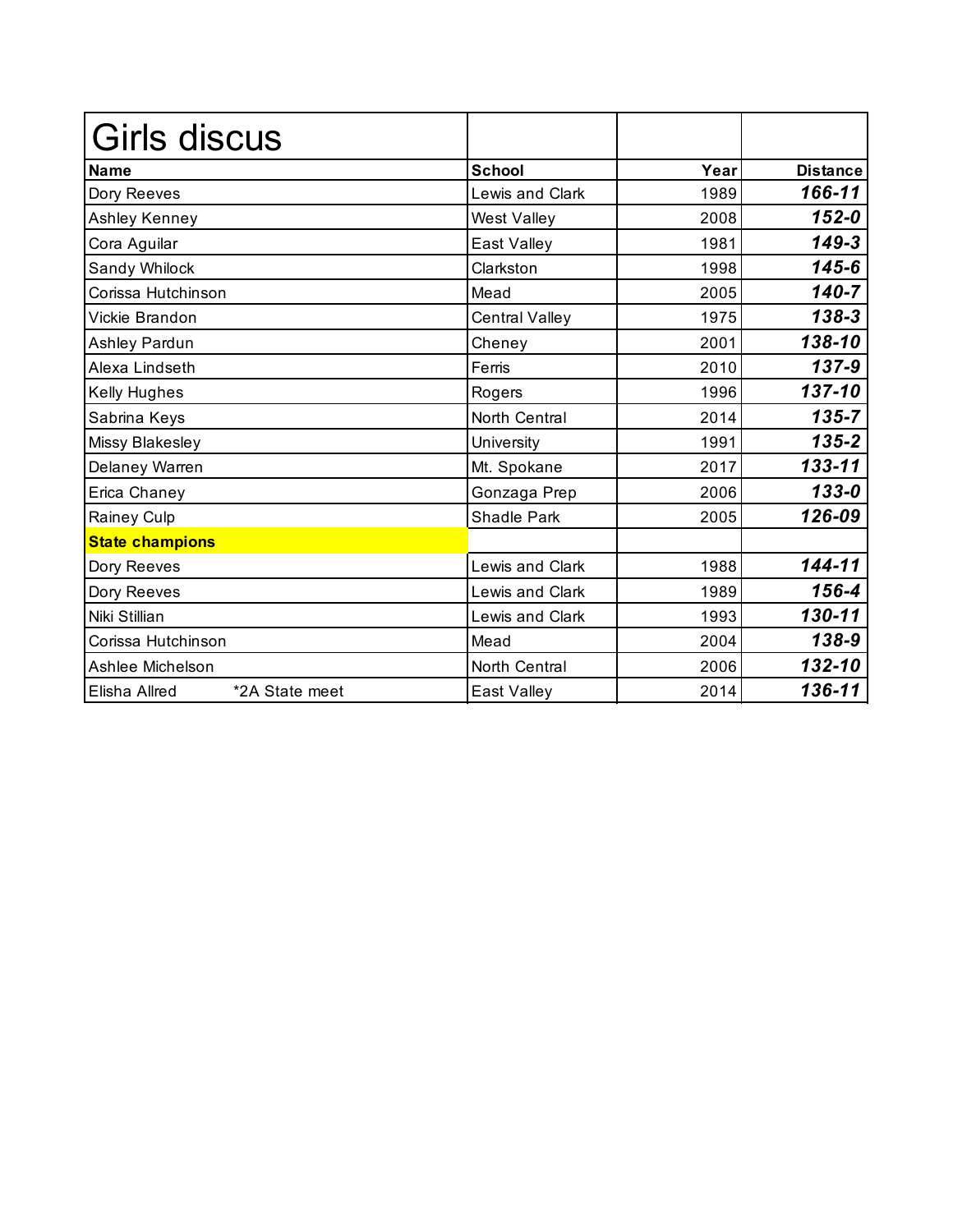| Boys javelin           |                       |      |                 |
|------------------------|-----------------------|------|-----------------|
| <b>Name</b>            | <b>School</b>         | Year | <b>Distance</b> |
| Gene Lorenzen          | East Valley           | 1974 | 236-5           |
| <b>Brian Hill</b>      | <b>Shadle Park</b>    | 1982 | $223 - 8$       |
| Ryan Edington          | Mead                  | 1993 | $217 - 4$       |
| Doug Miller            | Gonzaga Prep          | 1973 | $213 - 2$       |
| Joe Zimmerman          | Lewis and Clark       | 2009 | 208-4           |
| Wes Nolan              | University            | 2008 | 206-11          |
| Mike Gill              | Cheney                |      | $204 - 8$       |
| Dennis Elder           | Clarkston             | 1979 | $202 - 2$       |
| <b>Nick Chalich</b>    | <b>Central Valley</b> | 1957 | $202 - 0$       |
| Mike Pfeifer           | Ferris                | 1988 | $201 - 1$       |
| Jacob Barnes           | Mt. Spokane           | 2015 | 199-9           |
| Corde Kurt             | <b>West Valley</b>    | 1999 | 199-5           |
| <b>Luke Evans</b>      | North Central         | 2010 | 197-10          |
| Greg Peterson          | Rogers                | 1973 | 195-8           |
| <b>State champions</b> |                       |      |                 |
| Pierce Campbell        | Lewis and Clark       | 1926 | 176-4           |
| <b>Edwin Bowker</b>    | Lewis and Clark       | 1930 | $171 - 6$       |
| <b>Ed Stephens</b>     | <b>Central Valley</b> | 1944 | $171 - 9$       |
| <b>Toby Graf</b>       | Mead                  | 1987 | 190-6           |
| <b>Tony Myers</b>      | Mead                  | 1989 | $201 - 0$       |
| Charlie Cohen          | Mead                  | 1990 | 197-0           |
| Ryan Edington          | Mead                  | 1992 | $197 - 3$       |
| Wes Nolan              | University            | 2006 | 190-7           |
| Joe Zimmerman          | Lewis and Clark       | 2009 | 208-4           |
| Carlos Riojas          | Mt Spokane            | 2014 | 185-0           |
| Jacob Barnes           | Mt. Spokane           | 2016 | 187-7           |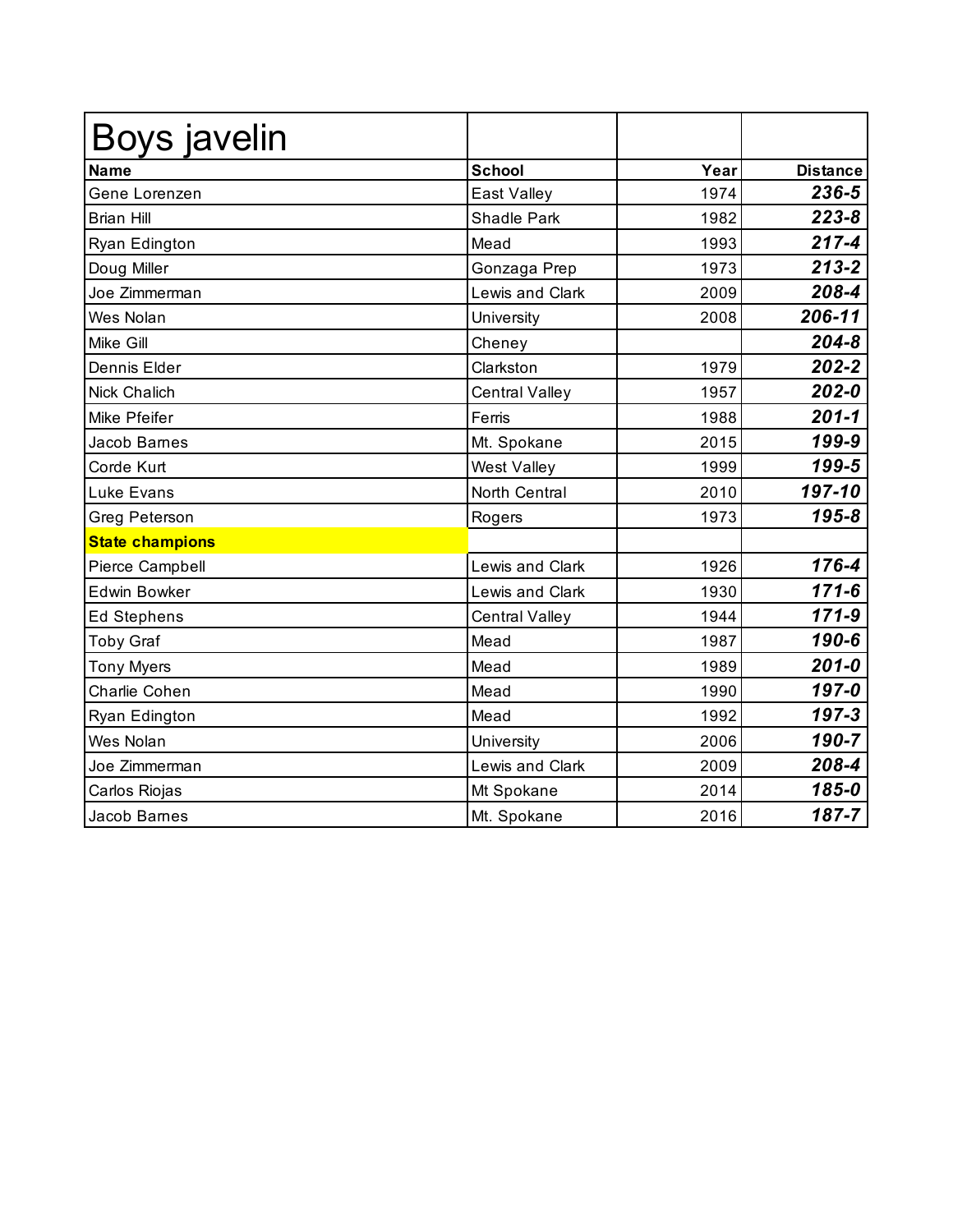| Girls javelin          |                       |      |                 |
|------------------------|-----------------------|------|-----------------|
| <b>Name</b>            | <b>School</b>         | Year | <b>Distance</b> |
| <b>Allison Beatty</b>  | Mead                  | 1996 | $155 - 3$       |
| <b>Rylie Pease</b>     | Cheney                | 2017 | $147 - 6$       |
| Kathleen Horn          | Gonzaga Prep          | 2018 | $146 - 8$       |
| Jeri O'Shaughnessy     | Clarkston             | 1981 | $145 - 8$       |
| <b>Chloe Chlafant</b>  | East Valley           | 2017 | $145 - 3$       |
| Celena Ward            | North Central         | 2011 | $143 - 5$       |
| Casey Lektorich        | University            | 1993 | $143 - 2$       |
| <b>Rachel Bertholf</b> | Mt. Spokane           | 2001 | $141 - 8$       |
| <b>Emilee Deishl</b>   | <b>Central Valley</b> | 2009 | $141 - 3$       |
| <b>Bianca Pope</b>     | <b>Shadle Park</b>    | 2009 | $141 - 1$       |
| <b>Karie Pruett</b>    | Ferris                | 1998 | 136-5           |
| Caity Cunningham       | Lewis and Clark       | 2010 | $133 - 5$       |
| Lisa Comstock          | <b>West Valley</b>    | 1980 | $128 - 0$       |
| Aley Roberts           | Rogers                | 2010 | $124 - 5$       |
| <b>State champions</b> |                       |      |                 |
| Mylssa Coleman         | Gonzaga Prep          | 1980 | 147-11          |
| <b>Allison Beatty</b>  | Mead                  | 1995 | $152 - 7$       |
| <b>Allison Beatty</b>  | Mead                  | 1996 | $146 - 8$       |
| Casey Lektorich        | University            | 1997 | $133 - 7$       |
| Elisha Allred          | East Valley           | 2014 | $135 - 7$       |
| <b>Olivia Prewitt</b>  | Mt. Spokane           | 2017 | $131 - 4$       |
| <b>Rylie Pease</b>     | cheney                | 2017 | $147 - 6$       |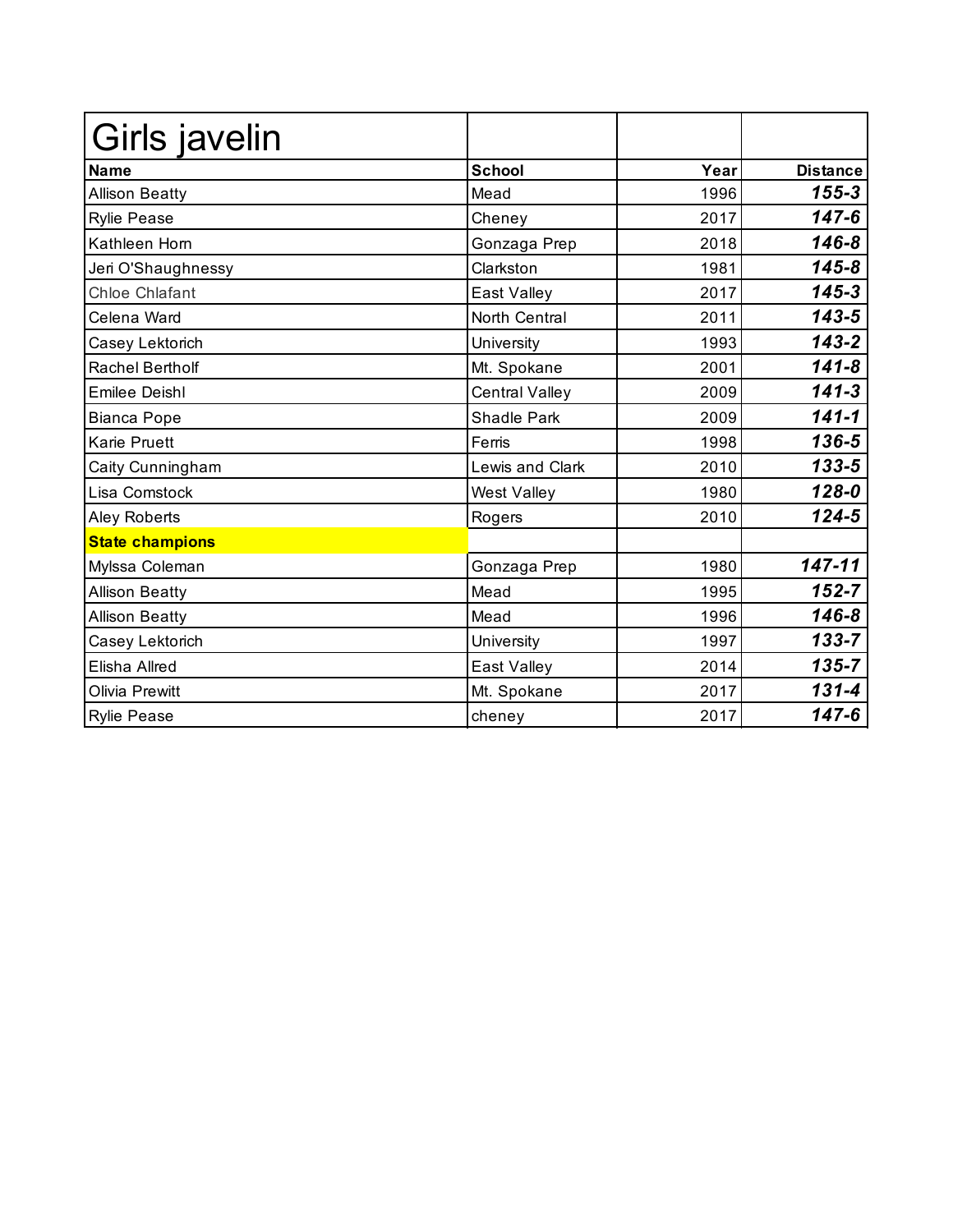| Boys long jump           |                        |      |                 |
|--------------------------|------------------------|------|-----------------|
| <b>Name</b>              | <b>School</b>          | Year | <b>Distance</b> |
| Rey Delago               | Rogers                 | 1973 | $24 - 05$       |
| <b>Rashaad Toussaint</b> | West Valley            | 2006 | 24-01.75        |
| Jakobe Ford              | <b>Shadle Park</b>     | 2017 | $23 - 8.5$      |
| Jacob White              | Mt. Spokane            | 2016 | $23 - 7.25$     |
| Wayne Sepolen            | Ferris                 | 1968 | 23-11.75        |
| Mark Stenersen           | Mead                   | 1998 | 23-06           |
| Carl Johnson             | Lewis and Clark        | 1915 | 23-04.50        |
| <b>Phil Shinnick</b>     | Gonzaga Prep           | 1961 | 23-03.25        |
| Jerry Claridge           | East Valley            | 1996 | $23 - 01$       |
| Doug Tenney              | University             | 1968 | $23 - 01$       |
| Del Spear                | Cheney                 | 1973 | 23-0.25         |
| Mike Wallace             | North Central          | 1978 | $23 - 0$        |
| Dustin Spooner           | Clarkston              | 1993 | 22-6.50         |
| David Pendergrass        | Central Valley         | 2000 | 22-01.50        |
| <b>State champions</b>   |                        |      |                 |
| Ray Luck                 | <b>Lewis and Clark</b> | 1924 | $20 - 4$        |
| <b>Paul Swift</b>        | Lewis and Clark        | 1927 | $21 - 33/4$     |
| <b>Paul Swift</b>        | Lewis and Clark        | 1928 | $21 - 10$ $1/2$ |
| <b>Paul Swift</b>        | Lewis and Clark        | 1929 | $22 - 33/4$     |
| <b>Phil Shinnick</b>     | Gonzaga Prep           | 1960 | $22 - 9$ $1/2$  |
| <b>Phil Shinnick</b>     | Gonzaga Prep           | 1961 | $23 - 11/4$     |
| <b>Bill Self</b>         | Lewis and Clark        | 1962 | 22-7 3/4        |
| Dick Olson               | Rogers                 | 1967 | 23-9 1/4        |
| Wayne Sepolen            | Ferris                 | 1968 | $23 - 4$ $1/4$  |
| Rey Delago               | Rogers                 | 1973 | 23-0 3/4        |
| <b>Paul Harris</b>       | Cheney                 | 1978 | $22 - 7.5$      |
| Jakobe Ford              | Shadle Park            | 2017 | $23 - 8.5$      |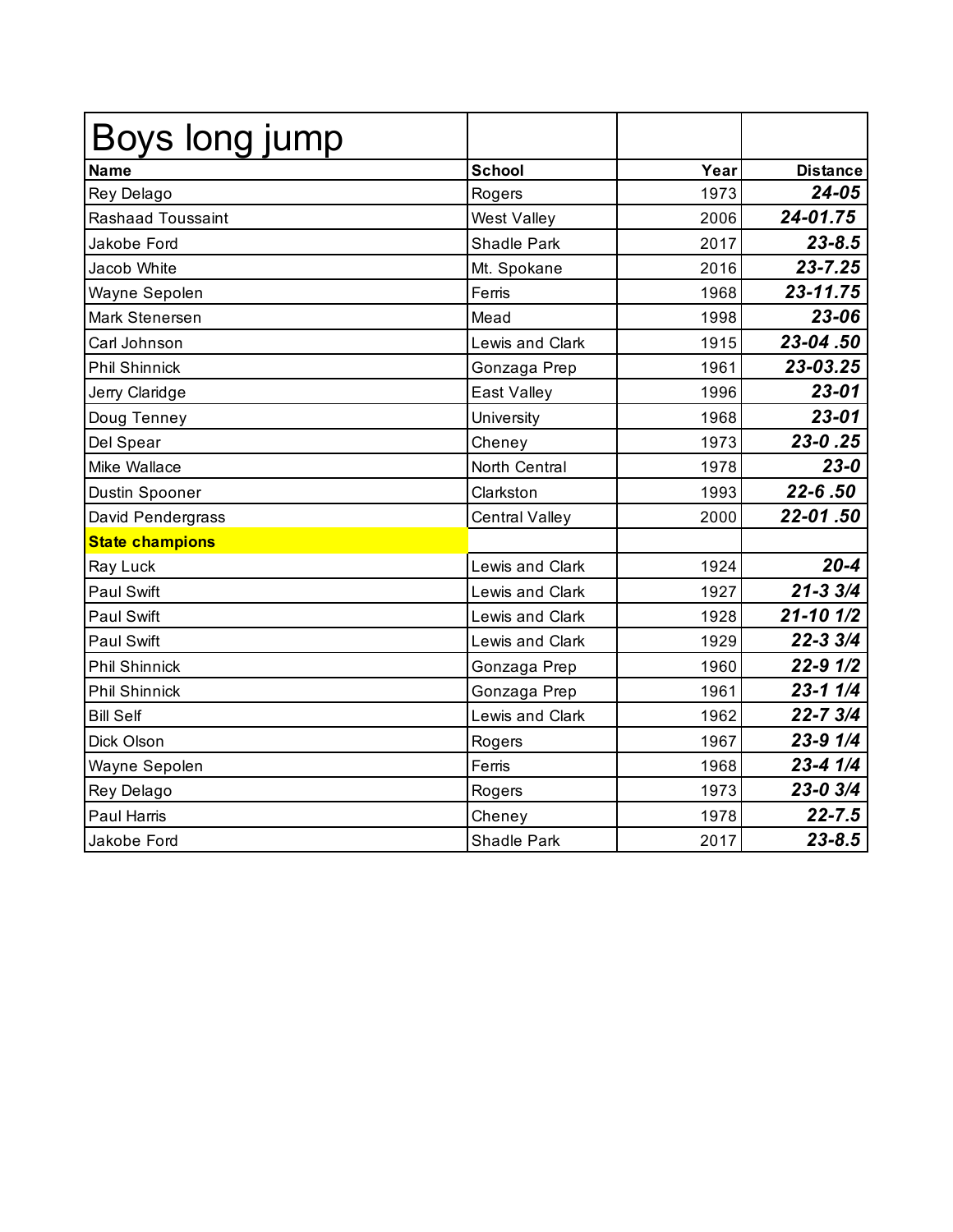| Girls long jump        |                        |      |                 |
|------------------------|------------------------|------|-----------------|
| <b>Name</b>            | <b>School</b>          | Year | <b>Distance</b> |
| Catie Scheutzle        | Shadle Park            | 2005 | 19-4 3/4        |
| Anna Rogers            | <b>Lewis and Clark</b> | 2017 | 19-2.25         |
| Adriene Wilson         | University             | 1996 | $18 - 81/2$     |
| Wendy Wilson           | North Central          | 1989 | $18 - 71/2$     |
| <b>Terri Givens</b>    | Gonzaga Prep           | 1983 | $18-5$ $1/2$    |
| Mariah Cunningham      | <b>Central Valley</b>  | 2014 | $18-5$ $1/2$    |
| Danielle Lake          | Rogers                 | 2003 | $18-31/2$       |
| Eleaya Schuerch        | East Valley            | 2005 | $18 - 3$        |
| <b>Grace Martin</b>    | Ferris                 | 2018 | 18-2 3/4        |
| Mikaela Young          | Cheney                 | 2009 | $17 - 10$       |
| Katelan Redmon         | Mt. Spokane            | 2005 | 17-09 1/4       |
| Jazmine Redmon         | Mead                   | 2010 | 17-08 1/2       |
| Michelle Andrews       | Clarkston              | 1987 | 17-04 1/2       |
| Laura Child            | West Valley            | 1985 | $17 - 04$       |
| <b>State champions</b> |                        |      |                 |
| <b>Judy Potter</b>     | Shadle Park            | 1970 | $17-6$ $1/2$    |
| Catie Scheutzle        | Shadle Park            | 2004 | 18-8 1/4        |
| Eleaya Schuerch        | East Valley            | 2006 | $17 - 31/4$     |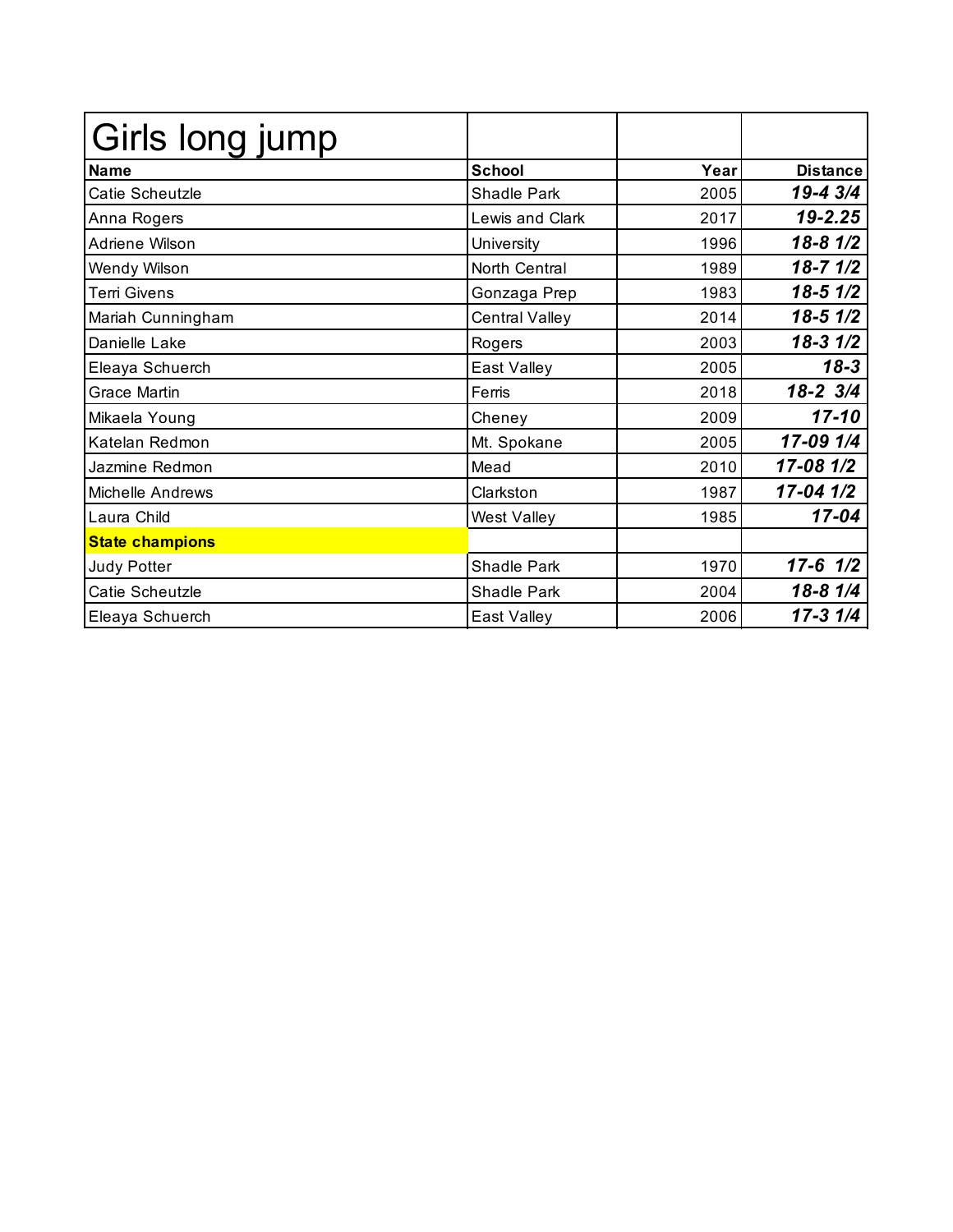| Boys triple jump         |                        |      |                 |
|--------------------------|------------------------|------|-----------------|
| <b>Name</b>              | <b>School</b>          | Year | <b>Distance</b> |
| <b>Rashad Toussaint</b>  | <b>West Valley</b>     | 2005 | 52-0.25         |
| Jakobe Ford              | Shadle Park            | 2017 | 49-2.25         |
| <b>Steve Lucas</b>       | Mead                   | 1983 | 48-7 1/2        |
| <b>Robert Martin</b>     | <b>Lewis and Clark</b> | 1988 | 48-5 3/4        |
| <b>Shamrock Campbell</b> | Ferris                 | 2018 | $48 - 3$        |
| Dennis Elder             | Clarkston              | 1979 | 47-10           |
| Gerald Kennedy           | Gonzaga Prep           | 2003 | $47-0.5$        |
| Robert Jefferson         | Rogers                 | 1985 | 47-0            |
| Jacob White              | Mt. Spokane            | 2018 | $46 - 8$        |
| Josh Johnson             | Cheney                 | 1991 | 46-7 1/2        |
| Mike Wallace             | North Central          | 1979 | 46-2 1/2        |
| Paul Clemons             | <b>Central Valley</b>  | 1989 | 46-11           |
| Jerry Claridge           | East Valley            | 1996 | $45 - 11/2$     |
| <b>Rich Bird</b>         | University             | 1989 | 45-0 3/4        |
| <b>State champions</b>   |                        |      |                 |
| David Pendergrass        | <b>Central Valley</b>  | 2001 | 45-10           |
| Rashad Toussaint (3A)    | <b>West Valley</b>     | 2003 | 47-3 3/4        |
| Rashad Toussaint (3A)    | <b>West Valley</b>     | 2004 | 49-2 1/4        |
| Rashad Toussaint (3A)    | <b>West Valley</b>     | 2005 | 49-11 3/4       |
| Jakobe Ford              | Shadle Park            | 2017 | 49-2.25         |
| Shamrock Campbell        | Ferris                 | 2018 | $48 - 3$        |
| Girls triple jump        |                        |      |                 |
| <b>Name</b>              | <b>School</b>          | Year | <b>Distance</b> |
| Catie Schuetzle          | <b>Shadle Park</b>     | 2005 | $39 - 0$        |
| Hannah Reiman            | <b>Central Valley</b>  | 2015 | $38 - 3$        |
| Megan Murphy             | North Central          | 2014 | $38 - 0.5$      |
| <b>Phoebe Mauer</b>      | Mt. Spokane            | 2001 | $37 - 7$ $1/4$  |
| Chae Brown               | Cheney                 | 2013 | $37 - 7$        |
| Kelsey Lin               | Ferris                 | 2010 | $37 - 6$ $1/2$  |
| Jenna Schlosser          | Mead                   | 2015 | $37 - 6$        |
| Katie Schurra            | Shadle Park            | 2000 | $37 - 10$       |
| Eleaya Schuerch          | East Valley            | 2006 | $37 - 04$       |
| Adriene Wilson           | University             | 1996 | $37 - 03$ $1/2$ |
| Jena Robinson            | Lewis and Clark        | 2001 | $37 - 0$        |
| Tera Inman               | <b>West Valley</b>     | 1994 | 35-09 1/2       |
| Katie Morrison           | Clarkston              | 2001 | $35 - 03$ $1/2$ |
| Danielle Lake            | Rogers                 | 2002 | 34-10 3/4       |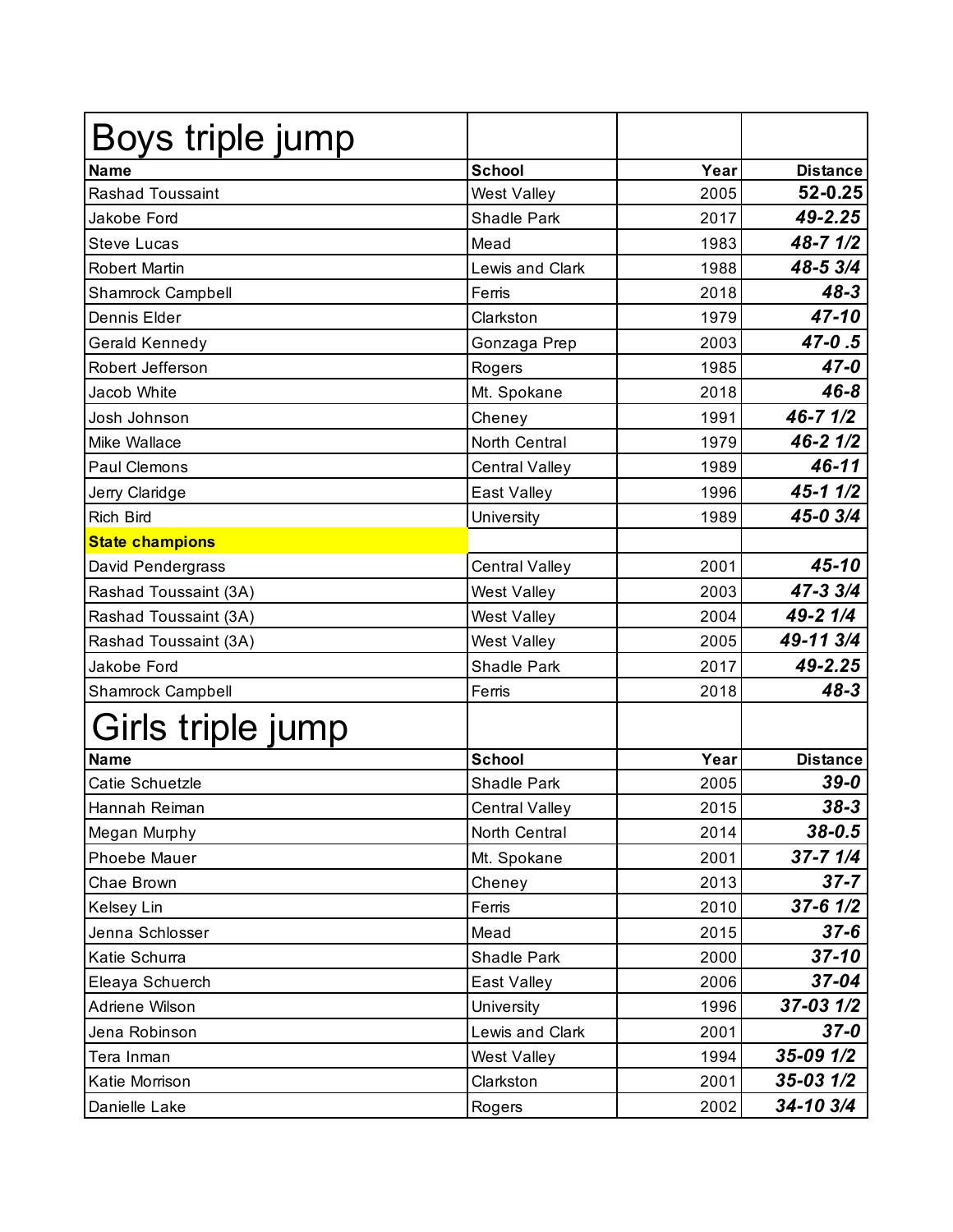| Becky Van Gemert       | <b>Gonzaga Prep</b> | 1994 | $34 - 03$ |
|------------------------|---------------------|------|-----------|
| <b>State champions</b> |                     |      |           |
| Katie Schurra          | IShadle Park        | 2000 | $36 - 8$  |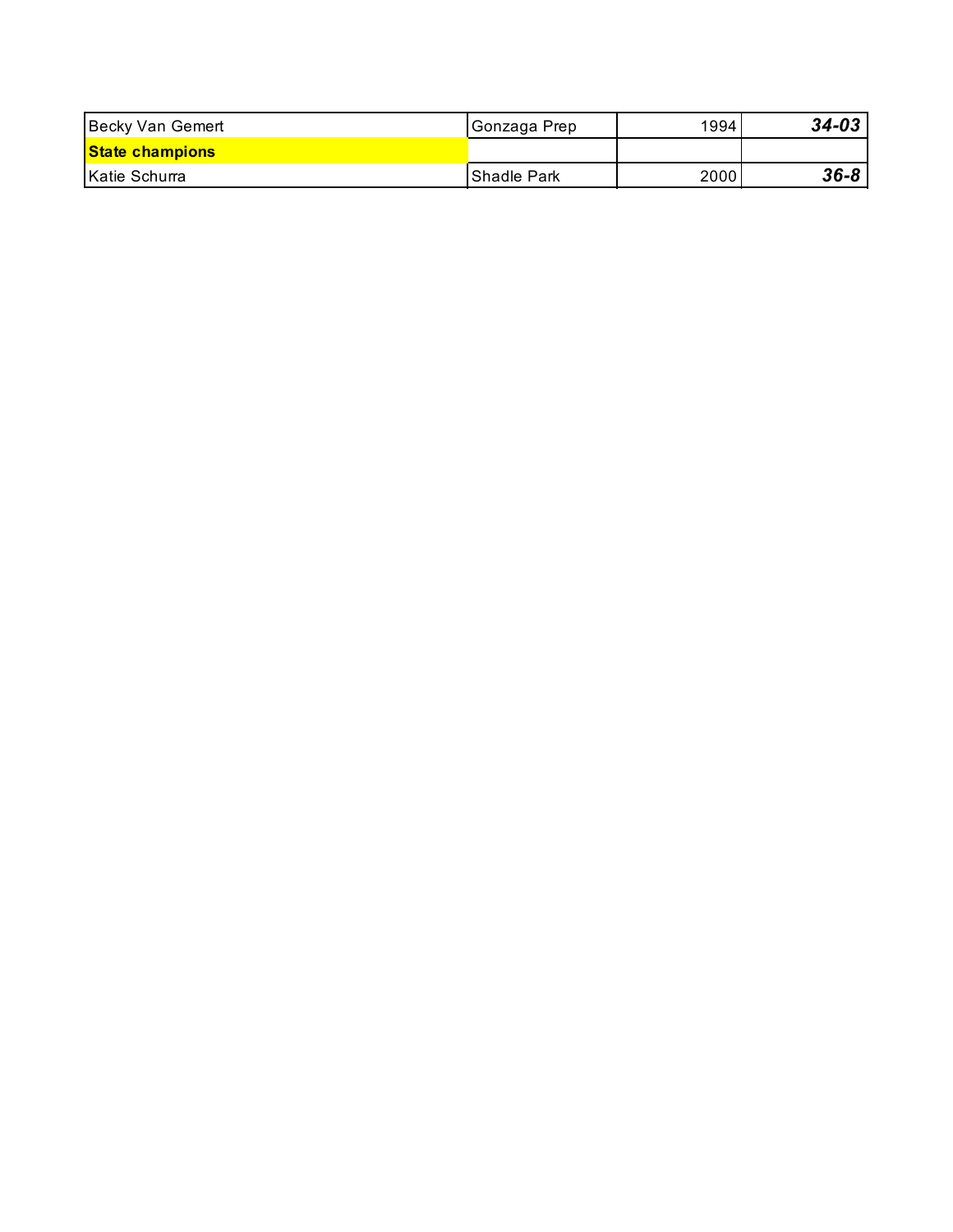| Boys high jump                              |                       |              |                |
|---------------------------------------------|-----------------------|--------------|----------------|
| <b>Name</b>                                 | <b>School</b>         | Year         | <b>Height</b>  |
| Noah Martin                                 | University            | 2016         | $7 - 3$        |
| Jakobe Ford                                 | <b>Shadle Park</b>    | 2017         | $7 - 3$        |
| <b>Brent Harkin</b>                         | <b>Central Valley</b> | 1980         | $7 - 01$       |
| Casey Clark                                 | Mt. Spokane           | 1999         | $7 - 0$ $1/2$  |
| Ed Mann                                     | West Valley           | 1975         | $7 - 0$ $1/4$  |
| A.J. Maricich                               | Mead                  | 2009         | $7 - 00$       |
| Dennis Elder                                | Clarkston             | 1979         | $6 - 11$       |
| Dalle Chapple                               | Lewis and Clark       | 1974         | $6 - 10$ $1/4$ |
| Nathan Curtis, Pat Ferguson, Andrew Burgess | East Valley           | 1992, 95, 98 | $6 - 08$       |
| <b>Matt Shaw</b>                            | Gonzaga Prep          | 1994         | $6 - 08$       |
| <b>Todd Sells</b>                           | Ferris                | 1982         | $6 - 08$       |
| Christian Muglia                            | North Central         | 2016         | $6 - 08$       |
| Steve Bell, Kyle Downey, R.Matheson         | Cheney                |              | $6 - 07$       |
| P. Poydras, D. Hendricks                    | Rogers                | 1978         | $6 - 06$       |
| <b>State champions</b>                      |                       |              |                |
| Myron Hughes                                | North Central         | 1924         | $5 - 6$ $1/4$  |
| Ed Atchison                                 | Lewis and Clark       | 1928         | 6-0            |
| Ed Atchison                                 | Lewis and Clark       | 1929         | $5 - 93/4$     |
| Don Bowsher                                 | North Central         | 1936         | $5 - 10$       |
| Bob Keppel (tie)                            | <b>Central Valley</b> | 1962         | $6 - 3$        |
| Dale Chapple                                | Lewis and Clark       | 1974         | $6 - 10$ $1/4$ |
| <b>Jeff Barrett</b>                         | University            | 1977         | $6 - 10$       |
| <b>Brent Harkin</b>                         | <b>Central Valley</b> | 1980         | $7 - 1$        |
| DeAngelo Jones                              | Cheney                | 1991         | $6-4$          |
| Casey Clark                                 | Mt. Spokane           | 1998         | $6 - 8$        |
| Casey Clark                                 | Mt. Spokane           | 1999         | 7-0 1/2        |
| A.J. Maricich                               | Mead                  | 2008         | $6 - 8$        |
| A.J. Maricich                               | Mead                  | 2010         | 7-0            |
| Eddie Gonzalez                              | University            | 2012         | $6-6$          |
| Eddie Gonzalez                              | University            | 2013         | $6 - 10$       |
| Noah Martin                                 | University            | 2015         | $6 - 8$        |
| Jakobe Ford                                 | Shadle Park           | 2016         | $7 - 1$        |
| Jakobe Ford                                 | Shadle Park           | 2017         | $7 - 3$        |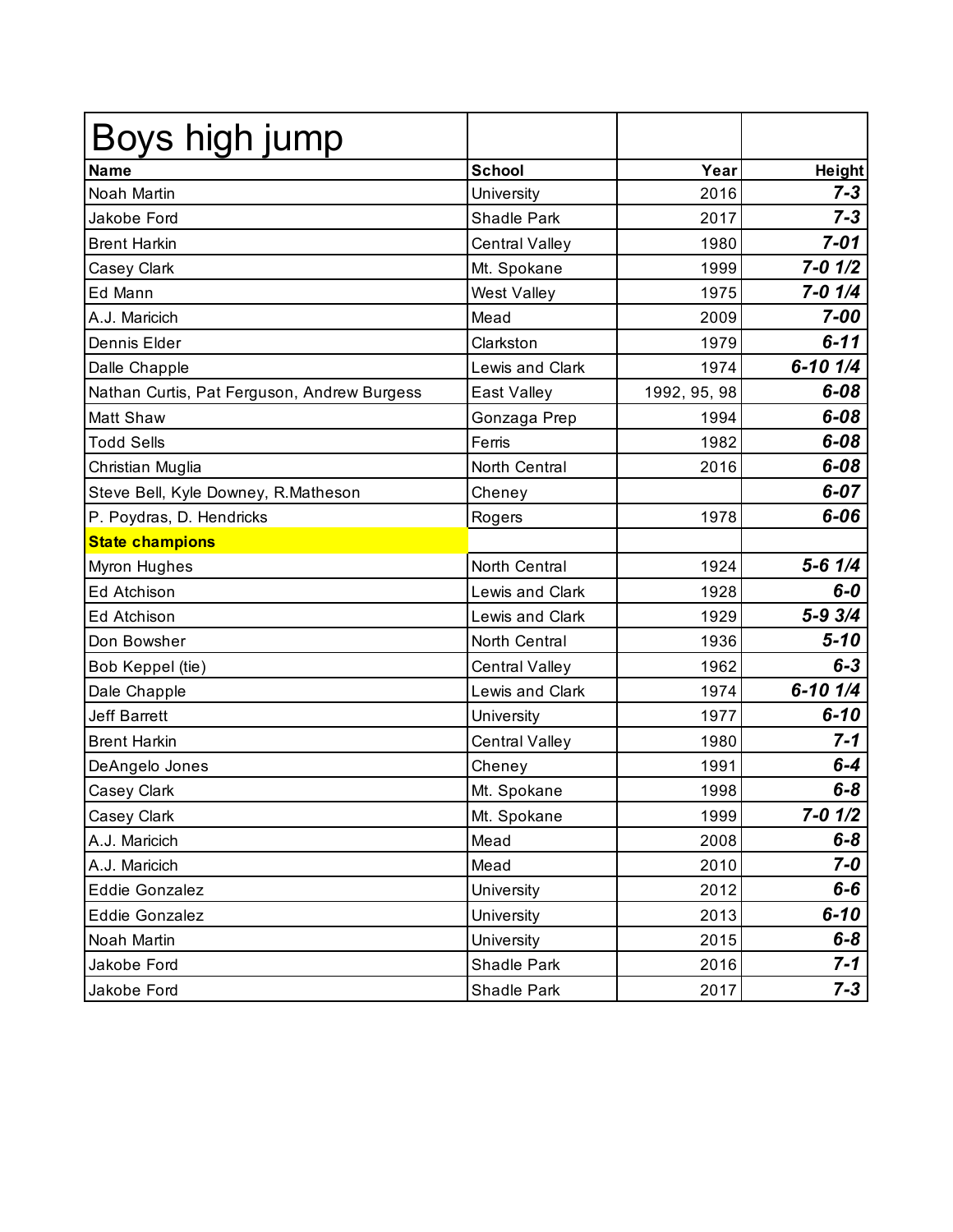| Girls high jump                                       |                        |                |               |
|-------------------------------------------------------|------------------------|----------------|---------------|
| <b>Name</b>                                           | <b>School</b>          | Year           | <b>Height</b> |
| Kelly McNamee                                         | Ferris                 | 2007           | $5 - 10$      |
| <b>Becky Nelson</b>                                   | Mead                   | 1968           | $5 - 8$       |
| Briann January                                        | <b>Lewis and Clark</b> | 2005           | $5 - 8$       |
| Wendy Wilson                                          | North Central          | 1989           | $5 - 7$       |
| Tara Weybright/Kayla Mainer                           | West Valley            | 1982/2004      | $5 - 7$       |
| Alsatta Bakana                                        | Cheney                 | 2017           | $5 - 7$       |
| Janelle Daniels                                       | Rogers                 | 1979           | $5 - 6.5$     |
| Hailey Christopher                                    | Central Valley         | 2018           | $5 - 6.5$     |
| Lisa Yaeger                                           | East Valley            | 1989           | $5-6$         |
| <b>Katie Rhodes</b>                                   | Mt. Spokane            | 2019           | $5-6$         |
| April Harper/ Ranleigh Starling                       | University             | 1976 / 1986    | $5 - 5$       |
| Carol Dahmen, Fran Fabien/Brianne Brown?Brie Knuttsen | <b>Shadle Park</b>     | 81, 86, 03. 07 | $5 - 4$       |
| Katie Moat                                            | Clarkston              | 2001           | $5 - 4$       |
| <b>Jazmine Brown</b>                                  | Gonzaga Prep           | 2010           | $5 - 4$       |
| <b>State champions</b>                                |                        |                |               |
| Wendy Wilson                                          | North Central          | 1989           | $5 - 7$       |
| Kayla Mainer (3A)                                     | West Valley            | 2003           | $5-5$         |
| Briann January                                        | <b>Lewis and Clark</b> | 2004           | $5-6$         |
| Kelly McNamee                                         | Ferris                 | 2007           | $5 - 10$      |
| Kelly McNamee                                         | Ferris                 | 2008           | $5 - 8$       |
| Mariah Cunningham                                     | <b>Central Valley</b>  | 2014           | $5 - 4$       |
| Amanda Chan                                           | Mead                   | 2016           | $5-6$         |
| Kaie Rhodes                                           | Mt. Spokane            | 2018           | $5 - 4$       |
| <b>Katie Rhodes</b>                                   | Mt. Spokane            | 2019           | $5-6$         |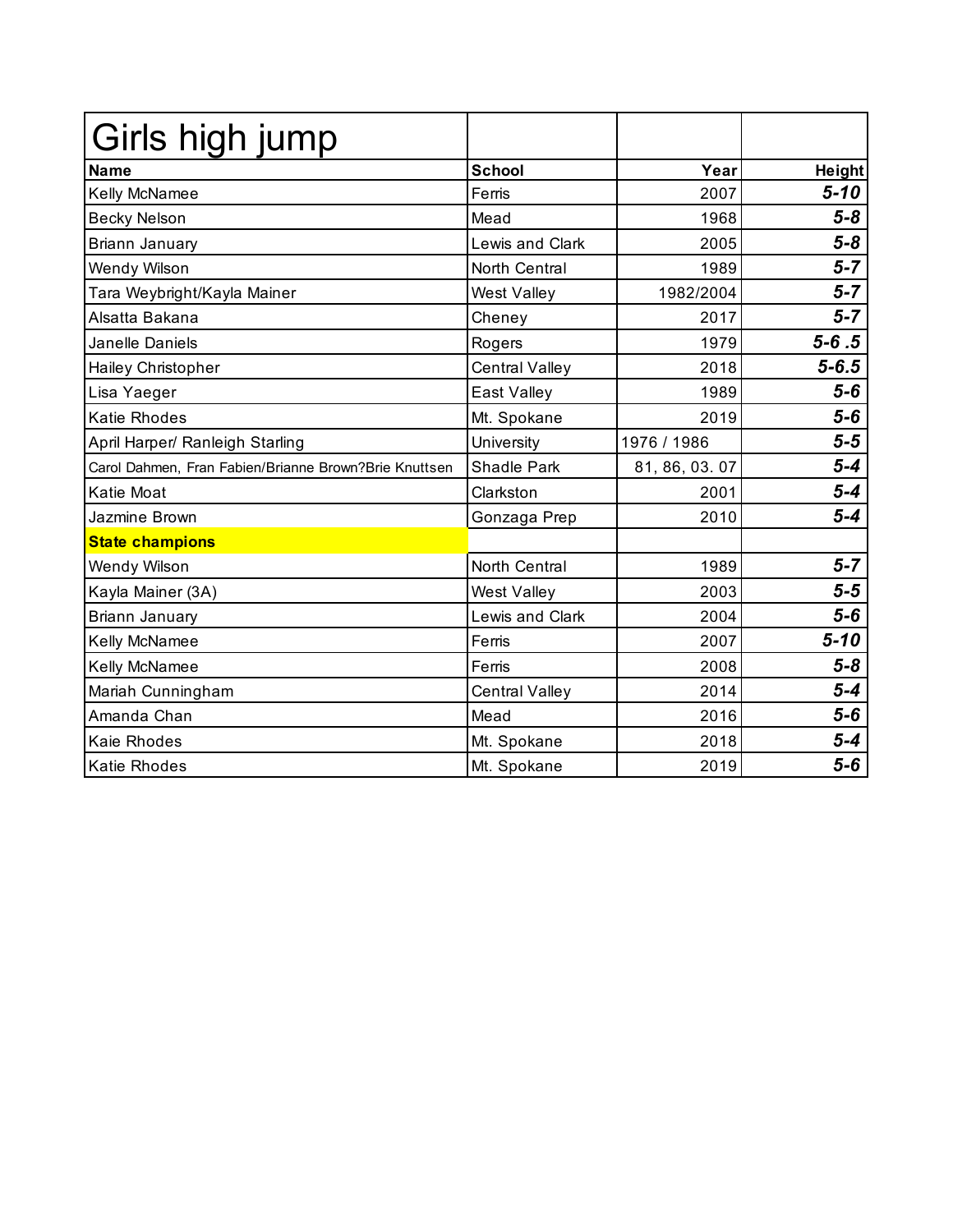| Boys pole vault        |                        |      |               |
|------------------------|------------------------|------|---------------|
| <b>Name</b>            | <b>School</b>          | Year | <b>Height</b> |
| <b>Tyson Byers</b>     | University             | 2002 | $17 - 1$      |
| Jason Bozanich         | Ferris                 | 1990 | $16 - 0$      |
| <b>Rick Collins</b>    | West Valley            | 1999 | $16 - 0$      |
| Jaymes Powell          | Mead                   | 2003 | $15 - 7$      |
| Kyle Brown             | <b>Central Valley</b>  | 2009 | $15 - 6$      |
| <b>Beau Carrillo</b>   | Mt. Spokane            | 2006 | $15 - 4$      |
| Mike Uhlenkott         | North Central          | 2004 | $15 - 3$      |
| Kaleb Taylor           | Gonzaga Prep           | 2016 | $15 - 1$      |
| Eli Gardner            | <b>Shadle Park</b>     | 2001 | $15 - 0$      |
| <b>Bert Devoisen</b>   | <b>Lewis and Clark</b> | 1978 | $14 - 6$      |
| <b>Adam Rife</b>       | East Valley            | 2004 | $14 - 6$      |
| <b>B.</b> Wear         | Rogers                 | 1969 | $14 - 2$      |
| Jordan Oswald          | Cheney                 | 2006 | $13 - 10$     |
| <b>Troy Wilks</b>      | Clarkston              | 1998 | $13 - 9$      |
| <b>State champions</b> |                        |      |               |
| Don Baich              | Rogers                 | 1937 | $11 - 9$      |
| Darrell Waller         | Gonzaga Prep           | 1942 | $12 - 0$      |
| Ronnie Green           | Rogers                 | 1952 | $12 - 0$      |
| Jack Fanning           | Rogers                 | 1955 | $13 - 0$      |
| Wayne Wilson           | Lewis and Clark        | 1958 | $13 - 11/4$   |
| <b>Bill Self</b>       | Lewis and Clark        | 1962 | $13 - 6$      |
| <b>Rick Lobdell</b>    | Gonzaga Prep           | 1971 | $14 - 0$      |
| Jason Perrins          | Mead                   | 1987 | $14 - 9$      |
| <b>Scott Nelson</b>    | Mead                   | 1992 | $14 - 3$      |
| Ryan Turner            | Gonzaga Prep           | 1997 | $15 - 0$      |
| Jeff Wineinger         | University             | 1998 | 14-9          |
| <b>Tyson Byers</b>     | University             | 2000 | $15 - 3$      |
| <b>Tyson Byers</b>     | University             | 2001 | $15 - 6$      |
| <b>Tyson Byers</b>     | University             | 2002 | $17 - 0$      |
| Jaymes Powell          | Mead                   | 2003 | $15 - 0$      |
| Bron Tomeo             | Mead                   | 2005 | $15 - 6$      |
| Beau Carrillo          | Mt. Spokane            | 2006 | $15 - 3$      |
| Keith Webber           | Mead                   | 2009 | $15 - 6$      |
| Cade Neuman            | Mt. Spokane            | 2017 | $14 - 9$      |